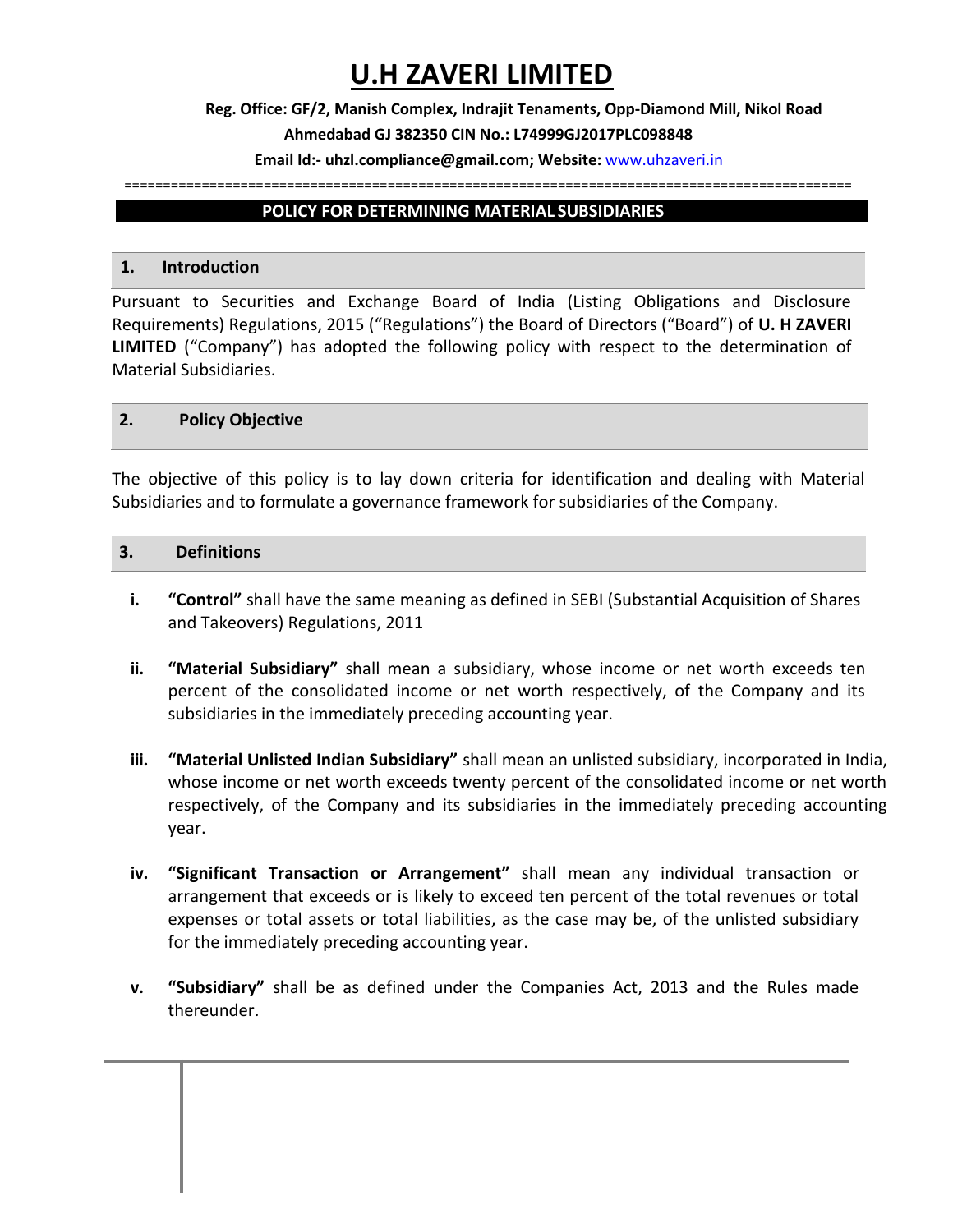### **4. Policy on Material Subsidiaries**

- a. At least one independent director of the Company shall be a director on the board of the unlisted material subsidiary, whether incorporated in India or not.
- b. The audit committee of the listed entity shall also review the financial statements, in particular, the investments made by the unlisted subsidiary.
- c. The minutes of the meetings of the board of directors of the unlisted subsidiary shall be placed at the meeting of the board of directors of the Company.
- d. The management of the unlisted subsidiary shall periodically bring to the notice of the board of directors of the Company, a statement of all significant transactions and arrangements entered into by the unlisted subsidiary.
- e. The management shall present to the Audit Committee annually the list of such subsidiaries together with the details of the materiality defined herein. The Audit Committee shall review the same and make suitable recommendations to the Board including recommendation for appointment of Independent Director in the Material Unlisted Subsidiary.

## **5. Disposal of Material Subsidiaries**

- a. The Company shall not dispose of shares in its material subsidiary resulting in reduction of its shareholding (either on its own or together with other subsidiaries) to less than fifty percent or cease the exercise of control over the subsidiary without passing a special resolution in its General Meeting except in cases where such divestment is made under a scheme of arrangement duly approved by a Court/Tribunal or under a resolution plan duly approved under Section 31 of The Insolvency And Bankruptcy Code, 2016 and such an event is disclosed to the recognized stock exchanges within one day of the resolution plan being approved.
- b. Selling, disposing and leasing of assets amounting to more than twenty percent of the assets of the material subsidiary on an aggregate basis during a financial year shall require prior approval of shareholders by way of special resolution, unless thesale/disposal/lease is made under a scheme of arrangement duly approved by a Court/Tribunal or under a resolution plan duly approved under Section 31 of The Insolvency And Bankruptcy Code, 2016 and such an event is disclosed to the recognized stock exchanges within one day of the resolution plan being approved.